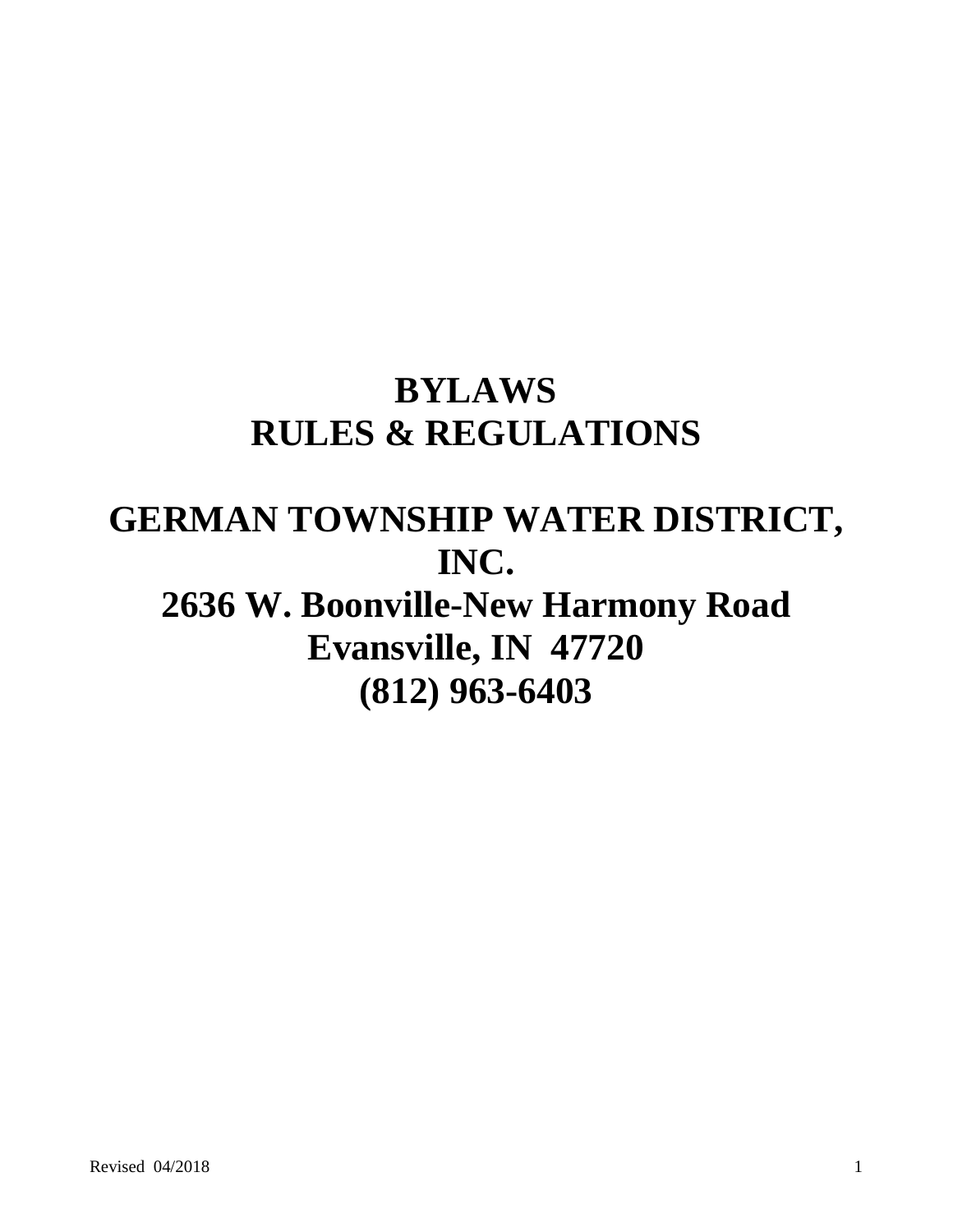# **GERMAN TOWNSHIP WATER DISTRICT, INC.**

# **BYLAWS**

# **ARTICLE 1**

#### **GENERAL**

Section 1. **NAME**. The name of this corporation shall be German Township Water District, Incorporated.

Section 2. LOCATION. The offices of this corporation shall be at 2636 W. Boonville-New Harmony Rd, Vanderburgh County, State of Indiana.

Section 3. **SEAL.** This corporation shall possess a seal. The secretary shall have custody of the seal. The seal shall have inscribed the name of the corporation, the year of its organization and the words "Non-Stock Company, German Township Water District, Inc.".

Section 4. **FISCAL YEAR**. The fiscal year of this corporation shall be the same as the calendar year.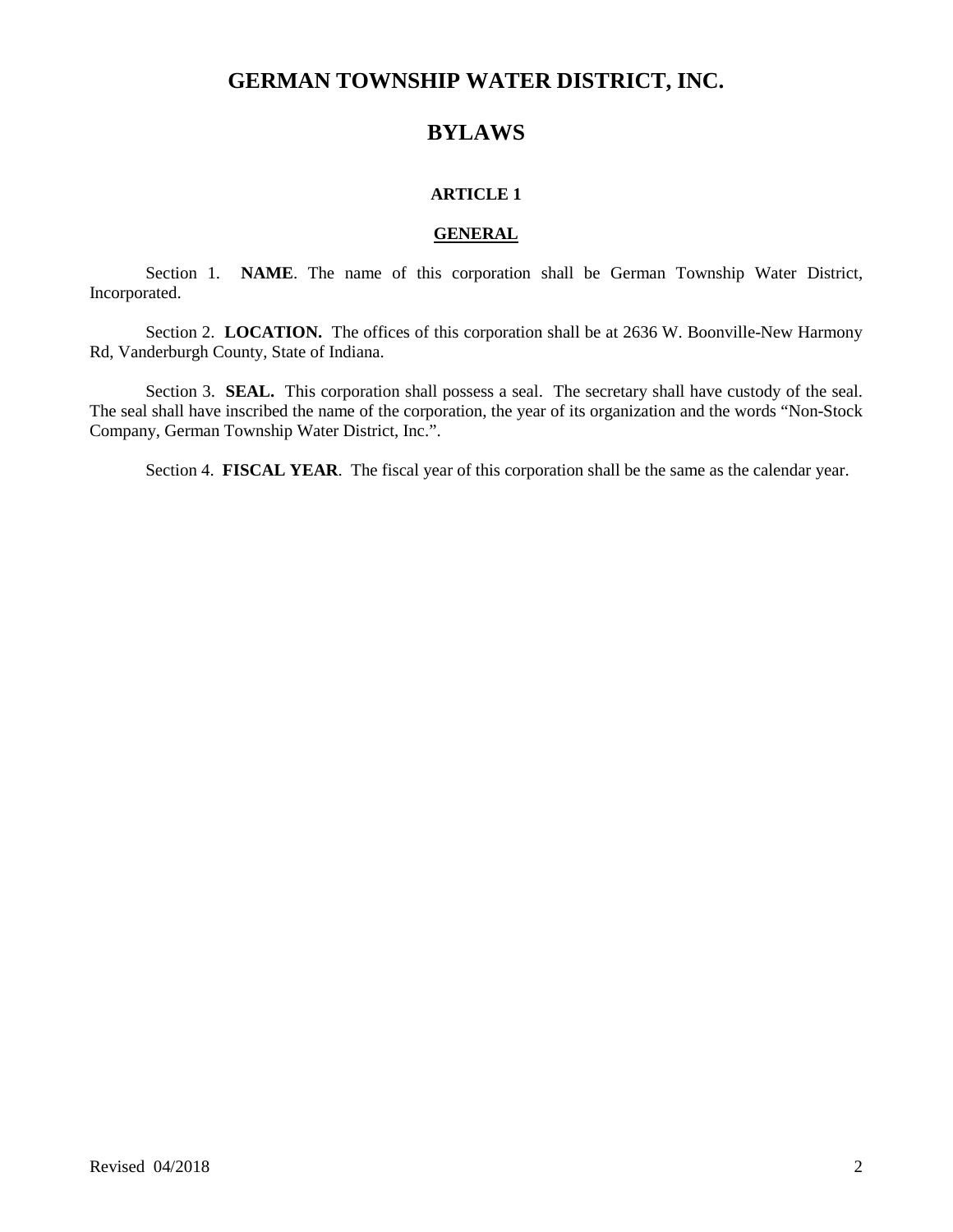#### **ARTICLE II**

#### **MEMBERSHIP**

Section 1. Any occupant or person, including any body politic and/or corporate, holding property having need of and reasonable accessibility to the services operated by the corporation, may be a member of this corporation by obtaining a membership certificate from the corporation. Persons may be admitted to membership upon subscribing for a membership certificate and by signing such agreements for the purchase of services as may be provided and required by the corporation, provided that no person otherwise eligible shall be permitted to subscribe for or require a membership of the corporation if the capacity of the corporation's system is exhausted by the needs of its existing members. A fee established by the board of directors approved by the Indiana Utility Regulatory Commission, and set forth in the rules and regulations shall be paid per membership and/or transfer of connection, upon application for membership in this corporation, but only with the approval of the board of directors and only to persons eligible to become members.

Section 2. A member ceases to be eligible to hold membership as provided in Section 1 in case of death, or willful failure to comply with these bylaws and other requirements of the corporation or willful obstruction of the purposes and proper activities of the corporation. The board of directors may elect to purchase his or her membership certificate and terminate the membership upon tender to him/her or his/her heirs or legal representative the membership fee paid for that certificate as determined by the board of directors, but only on previously refundable membership, together with any dividends due and unpaid less any indebtedness then due from him or her to the corporation. Any member whose membership is so terminated for cause other than that of ceasing to be eligible may appeal from the action of the board of directors to a vote of the members at the next regular meeting of the members, or special meeting of the members called for such purpose.

Section 3. The capital of this corporation shall be represented by membership certificates.

Section 4. The membership certificates shall be issued to each holder of fully paid membership and shall be numbered consecutively, in accordance with the order of issue. No number may be issued more than once. Each membership certificate has the following provisions:

- a. This membership certificate number is issued and accepted in accordance with and subject to the conditions and restrictions stipulated in the articles of incorporations and bylaws and amendments to the same of the German Township Water District, Inc.
- b. No member shall be entitled to more than one vote at meetings of the members, regardless of the number of certificates held by the member. Every member, upon becoming a member of this corporation, agrees to sign such agreements for the purchase of water as may from time to time be provided and required by the corporation and agrees in case he or she desires to dispose of his or her membership certificate to offer the same to the corporation for the membership fee paid for that certificate and that he or she will make no offer to assignment of sale elsewhere of the same.

Section 6. Each member agrees to sign such user's agreements as the corporation shall from time to time provide and require.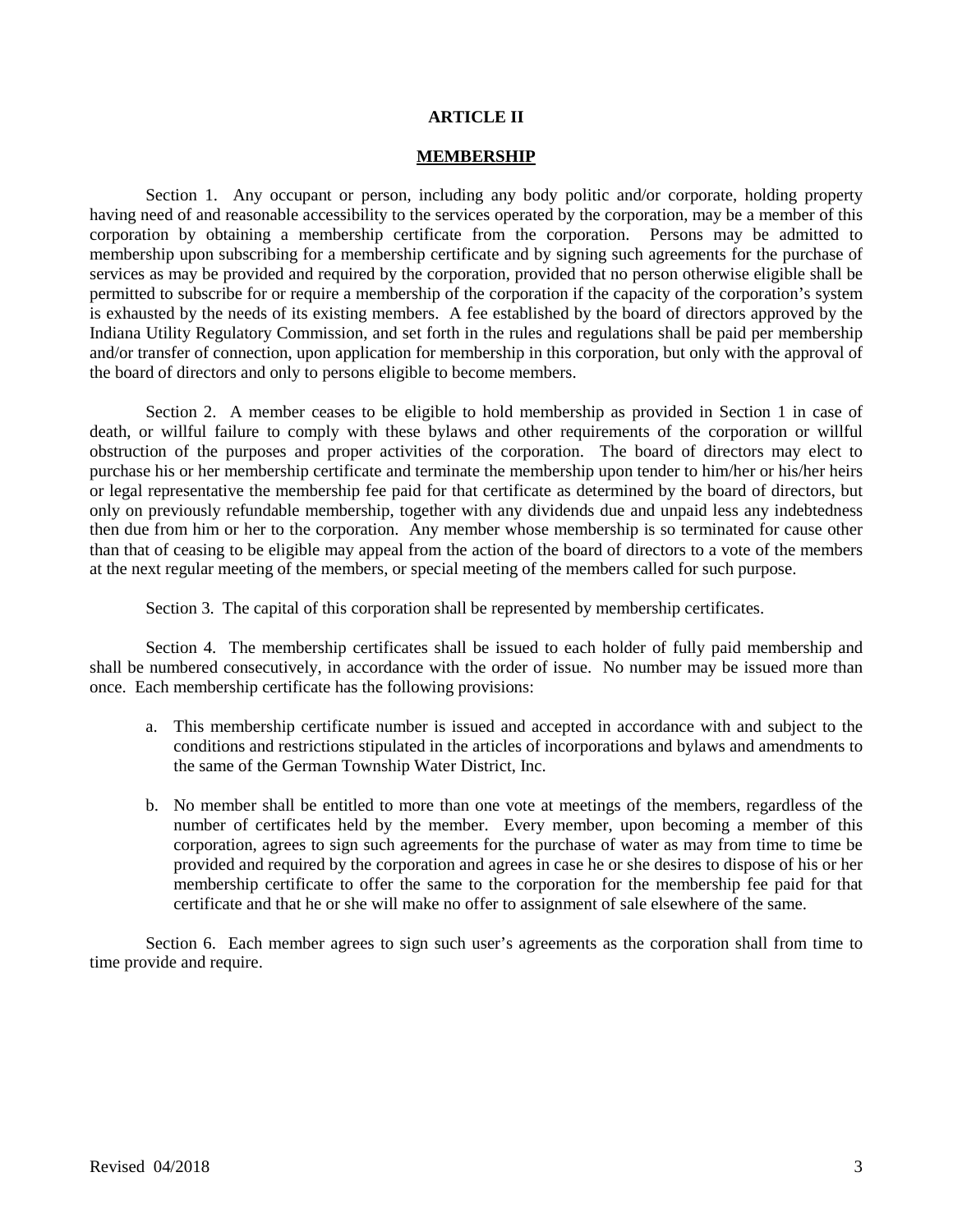#### **ARTICLE III**

#### **MEETINGS OF MEMBERS**

Section 1. The annual meeting of the members shall be held at a time and place designated by the Board of Directors, in Vanderburgh County, State of Indiana, on the 3<sup>rd</sup> Thursday of April of each year pursuant to written notice thereof as required by law. Said notice shall include the names and addresses of all nominees to the Board of Directors.

Section 2. Special meetings of the members may be called by the Board of Directors and such meeting must be called whenever a petition requesting such meeting is signed by at least ten percent of the members and presented to the secretary or Board of Directors. The purpose of every special meeting shall be stated in the notice thereof, and no business shall be transacted except such as is specified in the notice. Such notice shall be mailed to each member of record, directed to the address shown on the books, at least ten days prior to the special meeting; and such notice shall state the nature, time, place, and purpose of the meeting, but no failure or irregularity of notice of any annual meeting, regularly held, shall affect any proceedings taken there at.

Section 3. The members present at any meeting of the members shall constitute a quorum at any meeting for the transaction of business. No member shall be entitled to more than one vote and no voting by proxy shall be allowed.

Section 4. The directors of the corporation should be elected from four (4) different districts. The districts shall be determined on the basis of geographical area and number of users. The board shall, from time to time, review the district boundaries and endeavor to maintain equality between the districts.The director must live in the district which he or she represents and five (5) directors shall be elected at large from the entire area serviced by the corporation. All directors shall be members in good standing of the corporation. In the event that no nominations are made from a district, said directorship shall become an at large director.

The directors of the corporation shall be elected at the annual meeting of the members from a list of nominees to be selected as follows: the President of the corporation shall appoint a nominating committee by the 3rd Thursday of January comprised of at least two board members whose terms of office will not expire at the next annual meeting. The president of the board shall not be a member of this committee. Any member of the corporation wishing to be a nominee must submit his or her name in writing by certified mail to the office of the corporation no later than sixty (60) days prior to the annual membership meeting. Such nominees name(s) may be added to the slate prepared by the nominating committee. The nominating committee shall present to the Board of Directors a slate of at least one name for each directorship to become vacant at the next annual meeting. There will be no nominations from the floor at the annual meeting.

Section 5. The order of business at the regular meetings and so far as possible at all other meetings shall

be:

- 1. Call to order and proof of quorum.
- 2. Proof of notice of meeting.
- 3. Reading and action on any unapproved minutes.
- 4. Reports of officers to include Treasurer's/Auditor's report, Committee's and Operations Director's report.
- 5. Election of directors.
- 6. Unfinished business.
- 7. New business.
- 8. Adjournment.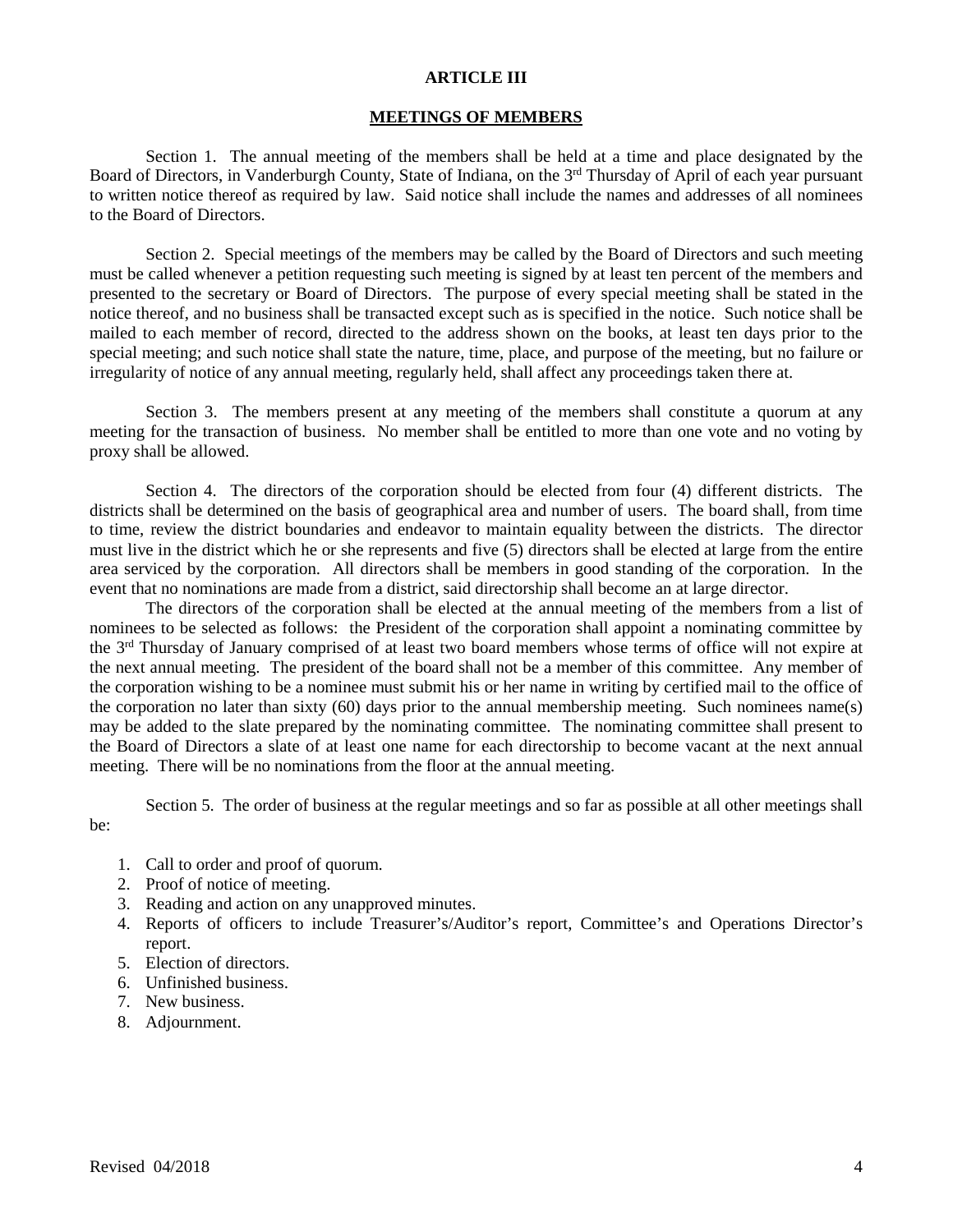#### **ARTICLE IV**

### **DIRECTORS AND OFFICERS**

Section 1. The Board of Directors of the corporation shall consist of nine (9) members all of whom shall be members of the corporation. The size of board may not be changed except by amendment to these articles. At the first annual election, one director shall be elected for a term of one year; two directors shall be elected for a term of two years; two directors shall be elected for a term of three years. Thereafter, directors shall be elected for terms of three years.

Section 2. The Board of Directors shall meet within ten days after their election and shall elect by ballot a president, vice-president, secretary, and treasurer from their number, each of who shall hold office until the next annual meeting and until election and qualification of his successor unless sooner removed by death, resignation or for other cause. A director shall not hold the same officer position for longer than three consecutive years.

Section 3. Special meetings of the Board of Directors may be called by the president, and held at any place stated in the notice thereof, upon giving of ten (10) days notice, orally or in writing, without the necessity of stating the purpose of the meeting. Notice of any special meeting may be waived by the members of the board, and the presence of any director at any such meeting shall constitute a waiver of notice thereof.

Section 4. A majority of the Board of Directors shall constitute a quorum at any meeting of the board.

Section 5. The office of any director or officer vacated by reason of death, resignation, retirement, disqualification or otherwise, except removal from office, shall be filled by a majority of the remaining directors, who will choose a successor, and that successor shall hold office until the next meeting of the members at which time the members shall elect a director for the unexpired term or terms.

Section 6. Compensation of officers may be fixed at any meeting (regular or special) of the members of the corporation. Directors shall receive no compensation for their services as such.

Section 7. Officers and directors may be removed from office in the following manner: Any member, officer, or director may present charges against a director or officer by filing them in writing with the secretary of the corporation. The charges must be accompanied by a petition signed by ten percent of the membership of the corporation. Such removal shall be voted on at the next regular or special meeting of the members and shall be effective if approved by a vote of the majority of the members present. The director or officer against whom such charges have been presented shall be informed in writing, of such charges five days prior to the meeting, and shall have the opportunity to be heard in person or by counsel and to present witnesses; and the person or persons presenting such charges against him or her shall have the same opportunity. If the removal of a director is approved, such action shall also vacate any other office held by the removed director in the corporation. A vacancy in the board thus created shall immediately be filled by a vote of a majority of the members present and voting. A vacancy in any office thus created shall be filled by the directors from among their number so constituted after the vacancy in the board has been filled.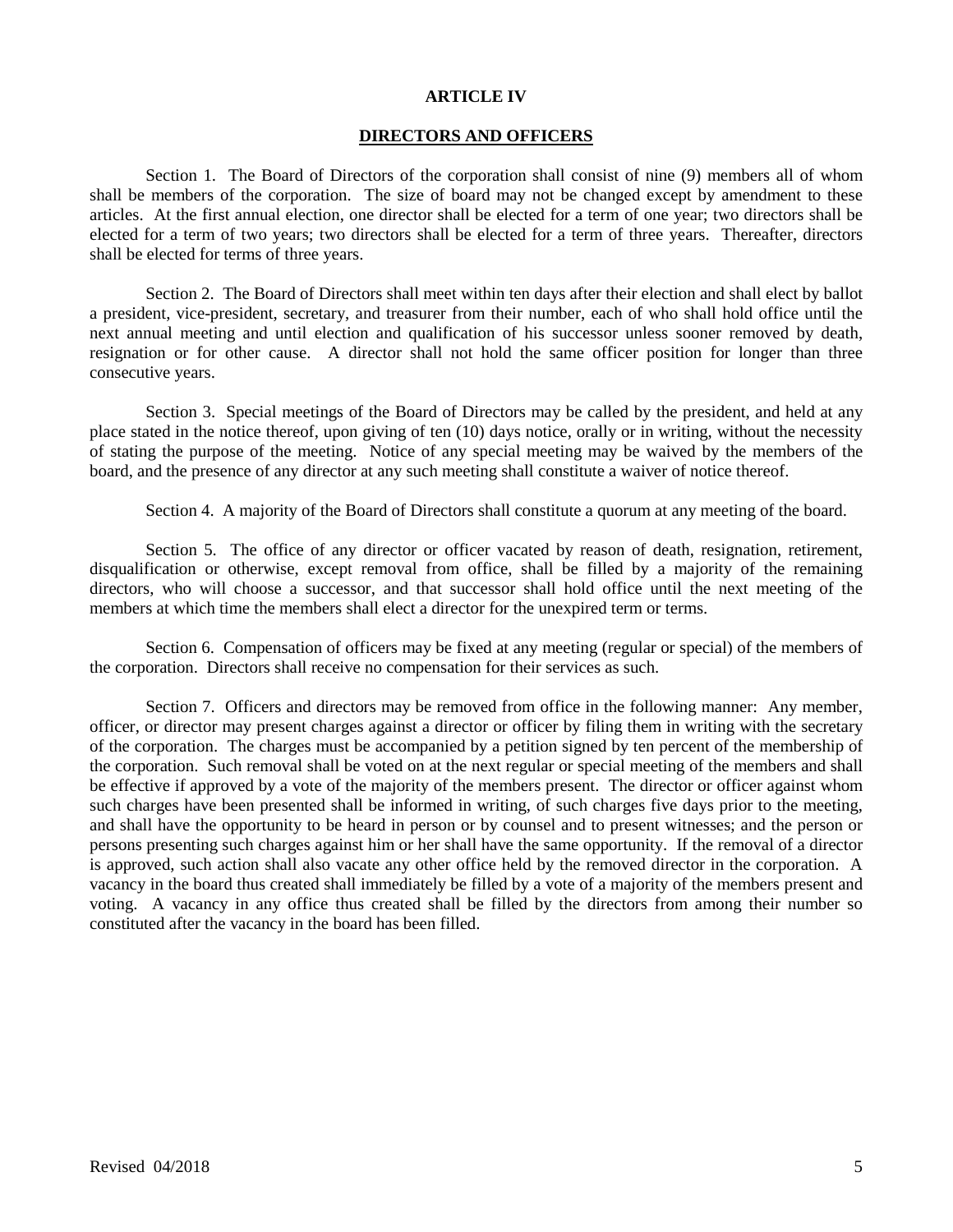### **ARTICLE V**

## **DUTIES OF DIRECTORS**

Section 1. The Board of Directors, subject to restrictions of law, the articles of incorporation, or these bylaws shall exercise all of the powers of the corporations, and without prejudice to or limitation upon their general powers, it is hereby expressly proved that the Board of Directors shall have, and are hereby given, full power and authority, upon approval of the members of the board by a majority vote at regular or special meeting, in respect to the matters as hereinafter set forth:

- a. To pass upon the qualifications of members, and to cause appropriate certificates of membership to be issued.
- b. To select and appoint all agents, and employees, to remove same for just cause, fix their compensation and pay for services, and prescribe their duties as may not be inconsistent with these bylaws. The Board of Directors may not select or appoint any duly elected director nor any member of his/her household or his/her blood relative as an employee of the corporation. If the majority of the Board of Directors is disposed so to do, the related director (s) shall resign immediately.
- c. To borrow from any source, money, goods, or services and to make and issue notes and other negotiable and transferable instruments and to do every act necessary to support and effectuate the same.
- d. To prescribe, adopt, amend, publish and make available to the members, from time to time such equitable uniform rules and regulations, as in their discretion, may be deemed essential or convenient for the conduct of the business and affairs of the corporation, the guidance and control of its officers and employees, and to prescribe adequate penalties for breach thereof.
- e. To order an annual audit of the books and accounts by a competent accountant and be presented at the annual membership meeting by said accountant.
- f. To fix charges to be paid, the time of payment, and the manner of collection by each member for services rendered to him or her.
- g. To require adequate bonds, the cost thereof to be paid by the corporation for all officers, agents, and employees charged with responsibility for custody of any funds of the corporation.
- h. To select the bank or banks to act as depositories of the funds**,** ensuring such funds up to fifty percent (50%) in aggregate accounts are covered by insurance. Aggregate accounts greater than fifty percent (50%) are to be deposited in insured accounts if possible. Directors will investigate all accounts that are not federally insured and to the best of their ability place funds with institutions that are financially sound. To determine the manner of receiving, depositing and disbursing of funds, and the form of checks and the person or persons by whom the same shall be signed with the power to make changes thereof at will.
- i. To levy assessments against the membership certificates of the corporation and to enforce the collection of such assessments in the manner provided for enforcement of collection of monthly charges set forth in the rules and regulations of the corporation, including the forfeiture of delinquent certificates of members failing to pay such assessments within the time prescribed for payment, provided, that prior to forfeiture the board must give the member at least thirty days written notice at the last address of the member on the books of the corporation of its intention to forfeit the certificate if the assessment is not paid by a specified time.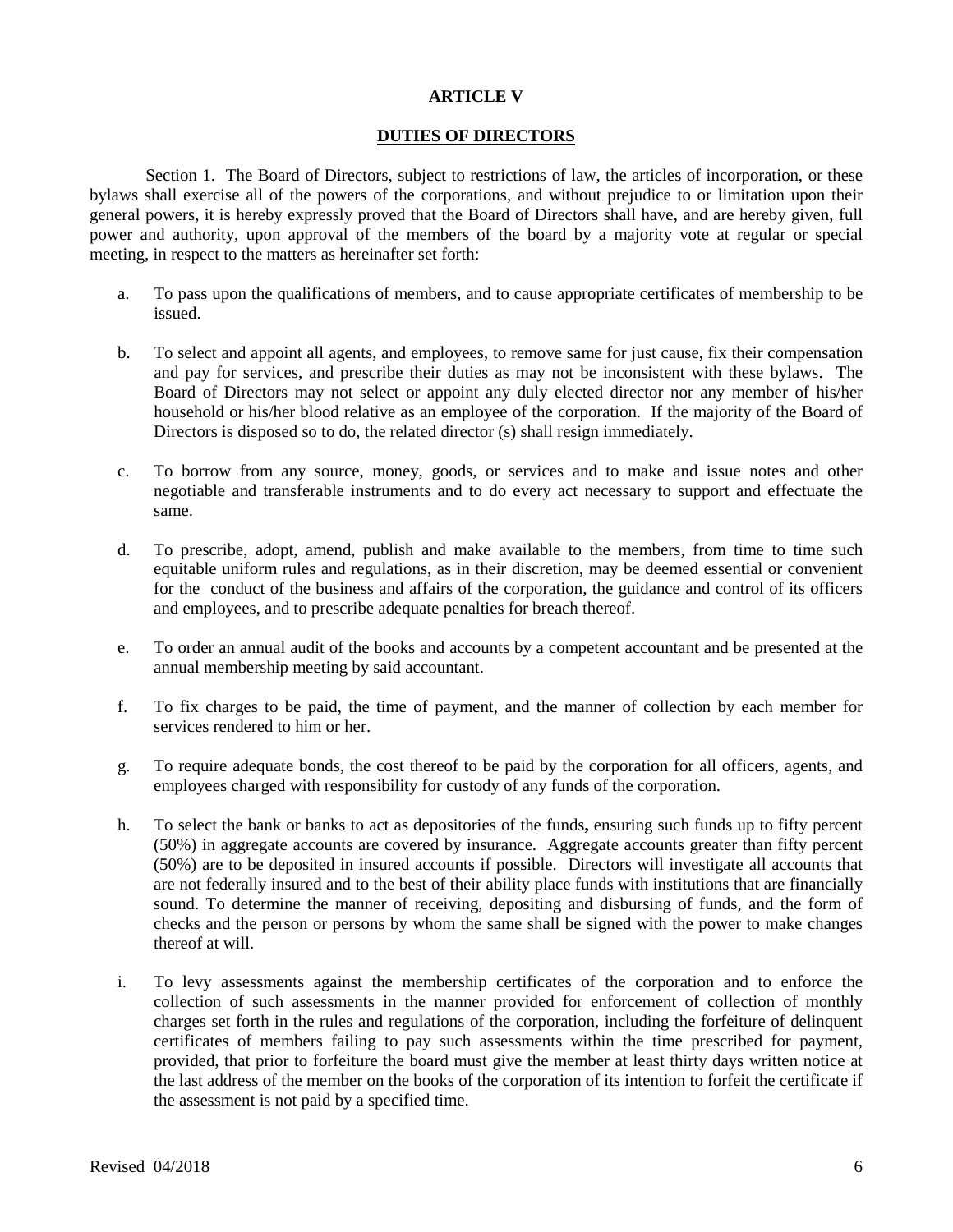### **ARTICLE VI**

# **DUTIES OF OFFICERS**

Section 1. DUTIES OF PRESIDENT. The president shall preside at meetings of the corporation and of the Board of Directors; shall call special meetings of the board; shall perform such other duties as may be prescribed in these bylaws or assigned to him or her by the Board of Directors; and shall sign such papers as he or she may be authorized or directed to sign by the Board of Directors.

Section 2. DUTIES OF VICE-PRESIDENT. The vice-president shall act as aide to the president and shall perform the duties of the president in the absence or inability of that officer to serve.

Section 3. DUTIES OF SECRETARY. The secretary shall record the minutes of all meetings of the corporation and the Board of Directors. The secretary shall sign papers pertaining to the corporation as he or she may be authorized or directed to do so by the board. The secretary shall serve all notices required by law and by these bylaws and shall make a full report of all matters pertaining to his or her office to the members at the annual meeting. The secretary is responsible for keeping the corporate seal and membership certificates issued and affix said seal to all papers requiring same. The secretary is responsible for keeping a proper membership certificate record showing the name, date of issuance, surrender, cancellation, or forfeiture. The secretary shall perform such duties as may be delegated to him or her including the turnover to his or her successor all books and other property belonging to the corporation that may be in his or her possession.

Section 4. DUTIES OF TREASURER. The treasurer shall monitor all monies of the corporation; shall review the record of receipts and expenditures. The treasurer is responsible for presenting a financial statement when requested by the board. The treasurer shall furnish the corporation a fidelity bond in an amount equal to the largest sum of funds in his possession at any time.

Section 5. All officers shall perform the duties prescribed in the parliamentary authority in addition to those outlined in these bylaws and those assigned from time to time. The officers shall deliver to their successors all official material, records and property within ten days following the meeting which they are elected and qualified.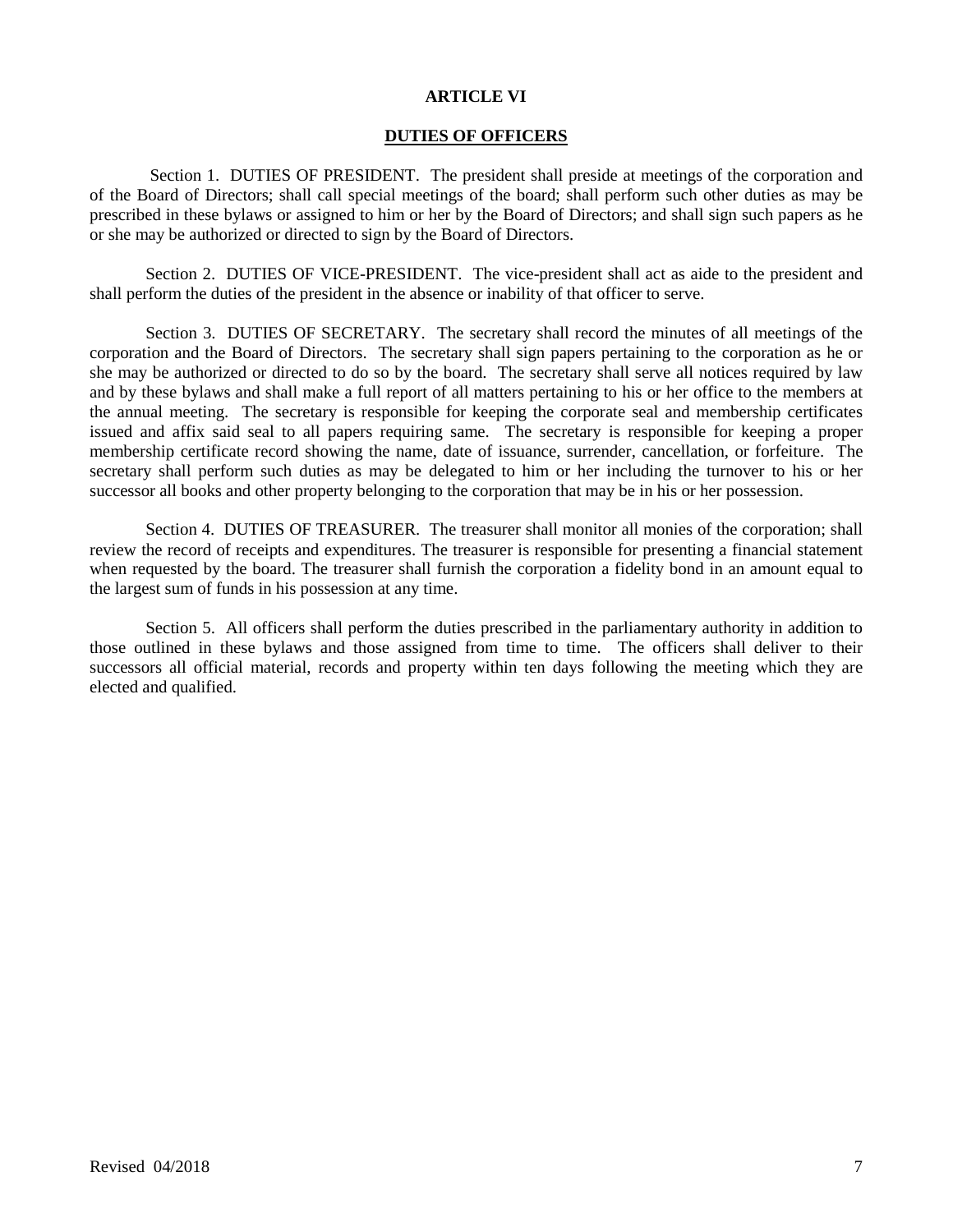#### **ARTICLE VII**

## **BENEFITS AND DUTIES OF MEMBERS**

Section 1. The Board of Directors shall be authorized to require each member to enter into a user's agreement which shall embody the principals set forth in the following sections of this article.

Section 2. The corporation will install, operate and maintain a main distribution pipelines from the source of water supply and service lines from the main distribution line or lines to the property line of each member of the company at which points, designated as delivery points, meters installed, owned, and maintained by the company, shall be placed. The company will also purchase, own, install and maintain cut-off valves on their service lines and shall have the sole and exclusive right to use such cut-off valves to turn them on and off.

Section 3. Each member shall be entitled to and shall not exceed one (1) service line and meter from the corporation's water system, unless otherwise approved by the Board of Directors and provided that the member shall be required to pay the prevalent tap fee for each service line. Each dwelling, commercial establishment or other use shall have a service line and meter installed for the exclusive use of that dwelling, commercial establishment or other use. No new service line or change in an existing service line may be made which will interfere with an existing service line or the delivery of water therein. Each service line shall connect with the corporation's water system at the nearest available location to the place of desired use by the member, if the corporation's water system shall be of sufficient capacity to permit delivery of water through a service line at that place without interfering with the delivery of water through a prior service line. If the corporation's water system shall be inadequate to permit the delivery of water through a service line installed at such place then such service line shall be installed at such place as maybe designated by the corporation. Each member will be required to dig or have dug a ditch, to purchase and install, and to maintain such portion of the service line or lines from the property line of the member to his or her own dwelling, commercial establishment or other place of use on his or her premises at his or her own expense, provided that the corporation may, if the Board of Directors so elects, purchase the pipe for and install such portion of such service line or lines, the cost of which will, however be paid by the individual members.

Section 4. Each member shall be entitled to purchase from the corporation, pursuant to such agreements as may from time to time be provided and required, such water as the member may desire, subject to the provisions of these bylaws and to such rules and regulations as may be prescribed by the Board of Directors.

Section 5. In the event the total water support shall be insufficient to meet all the needs of the members or in the event of a water shortage, the corporation may prorate the water available among the various members on such basis as is deemed equitable by the Board of Directors.

Section 6. The board shall, from time to time and subject to approval of the Indiana Utility Regulatory Commission, determine the water rates to be charged each member for each service connection. The flat minimum monthly rate, as set forth in the water rate schedule is to be payable irrespective of whether any water is used by the member during any month. The Board of Directors shall fix the date for payment of such charges, and shall notify each member or cause each member to be notified of the amount of such charges and the date for the payment thereof. A member to be entitled to the delivery of water shall direct payment of such charges to the office of the corporation on or before the dates fixed by the Board of Directors. The failure to pay water charges duly imposed shall result in the imposition of the penalties approved by the Indiana Utilities Regulatory Commission and set forth in the rules and regulations of the corporation.

Section 7. Membership may be cancelled and/or service discontinued by the corporation for violation of any rule or regulation.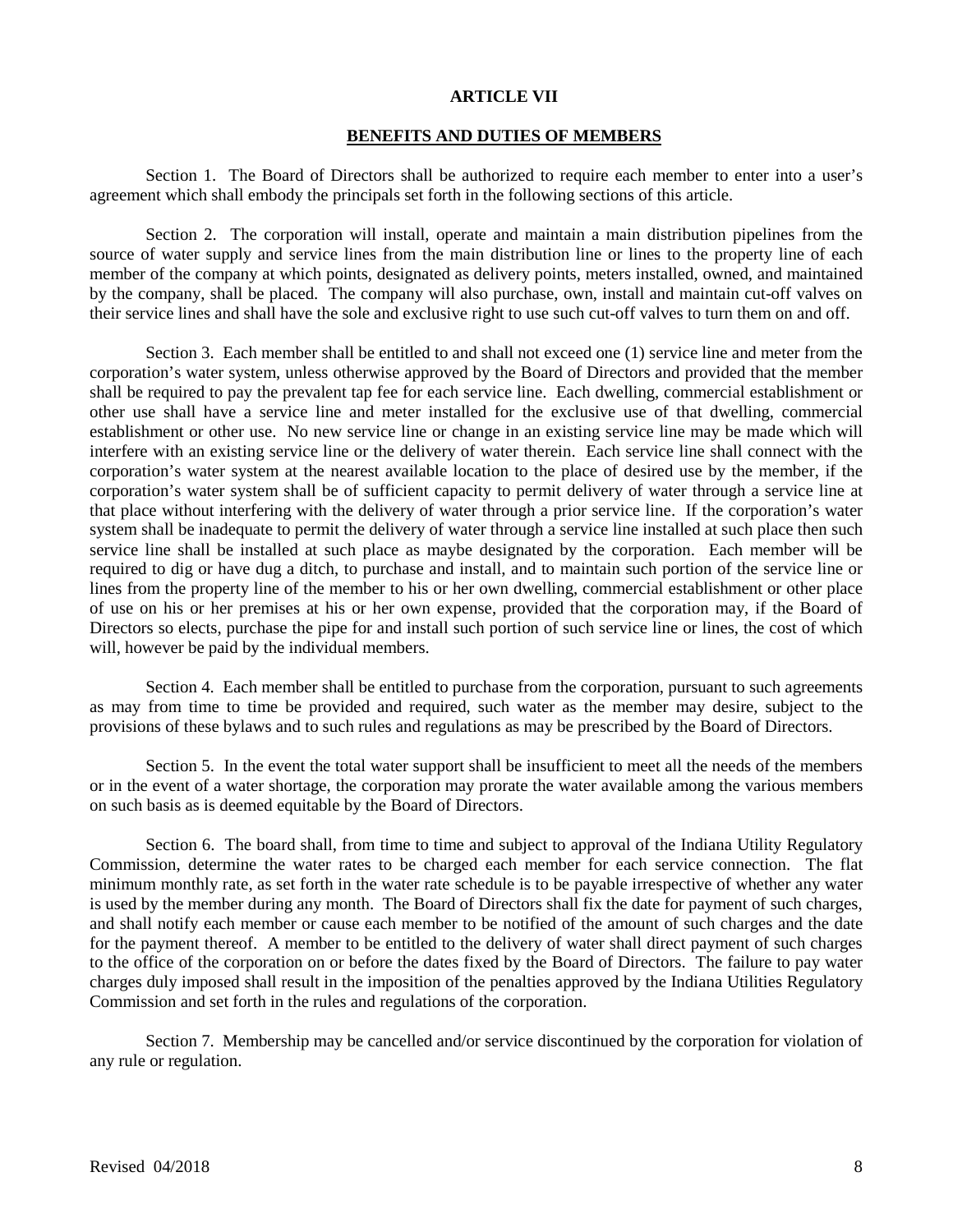## **ARTICLE VIII**

#### **DISTRIBUTION OF SURPLUS FUNDS**

Section 1. At the end of the fiscal year, after paying all costs of operations and maintenance, setting aside reserves for depreciation on buildings, equipment, etc., and such other reserves as may be deemed property, providing for payment of interest and principal of obligations and debts, and after providing for the accumulated in a surplus fund for the purpose of replacing, enlarging, extending, and repairing the system and property of the corporation and for such other purposes as the Board of Directors may determine to be for the best interest of the corporation, the said surplus fund or any portion thereof may from time to time at the discretion of the Board of Directors be distributed to the members as provided in the bylaws, on the basis of the assessments and charges made and levied against and paid by such members during the year.

Section 2. Any part or the whole of such apportionment may be credited at the discretion of the Board of Directors to the indebtedness of the members, should any exist, and in such case, the members shall be notified in writing of the amount so applied.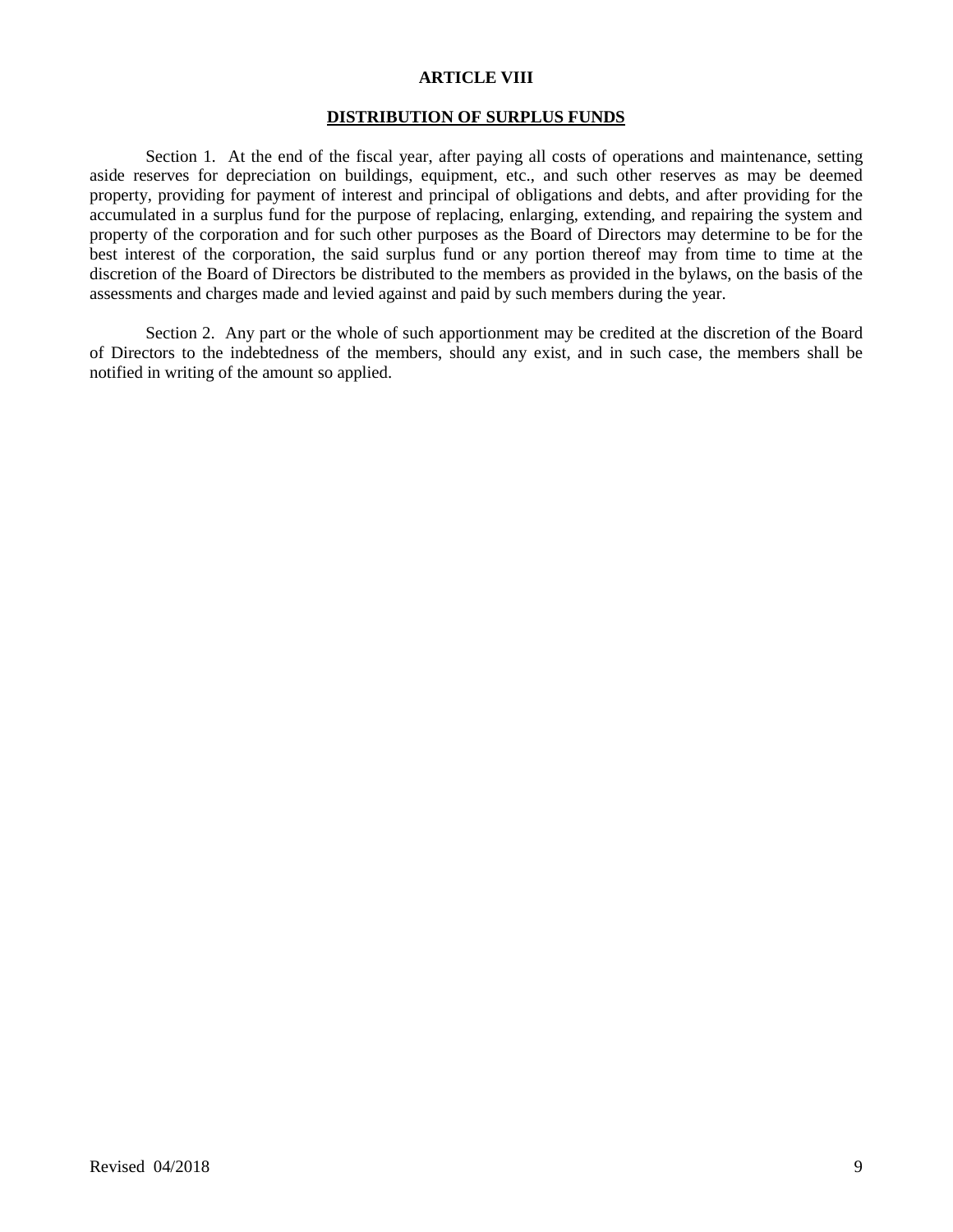# **ARTICLE IX**

# **RULES OF ORDER**

The rules contained in Robert's Rule of Order Revised shall govern the corporation in all cases to which they are applicable, and to the extent they are not inconsistent with the articles of incorporation, bylaws or the special rules of order of this corporation.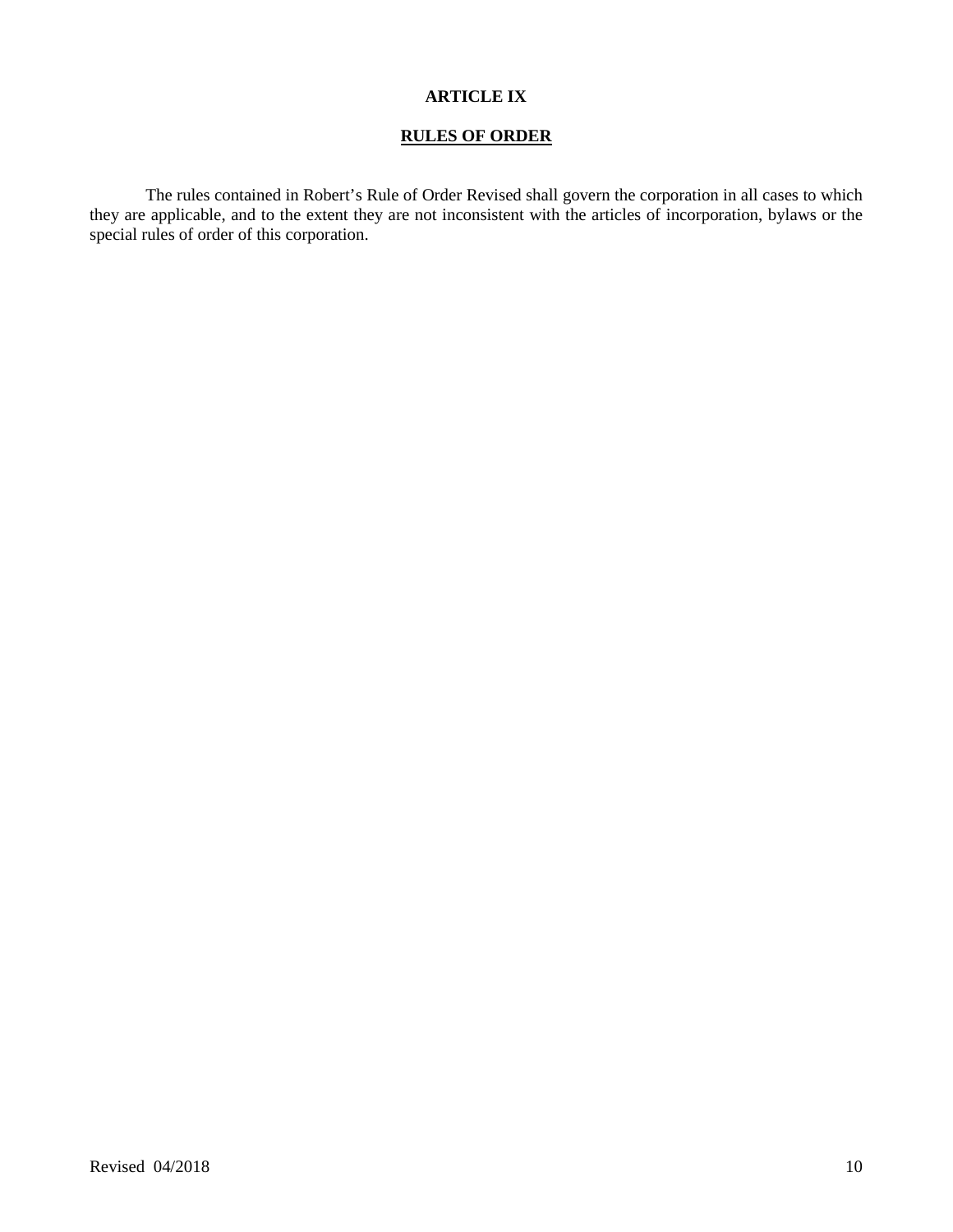# **ARTICLE X**

## **AMENDMENTS**

Section 1. Amendments to these bylaws may be adopted by a vote of a majority of the members present at any special or regular meeting of the corporation if the members have been given at least 30 days written notice of said meeting and the notice has contained a copy of the proposed amendment or amendments.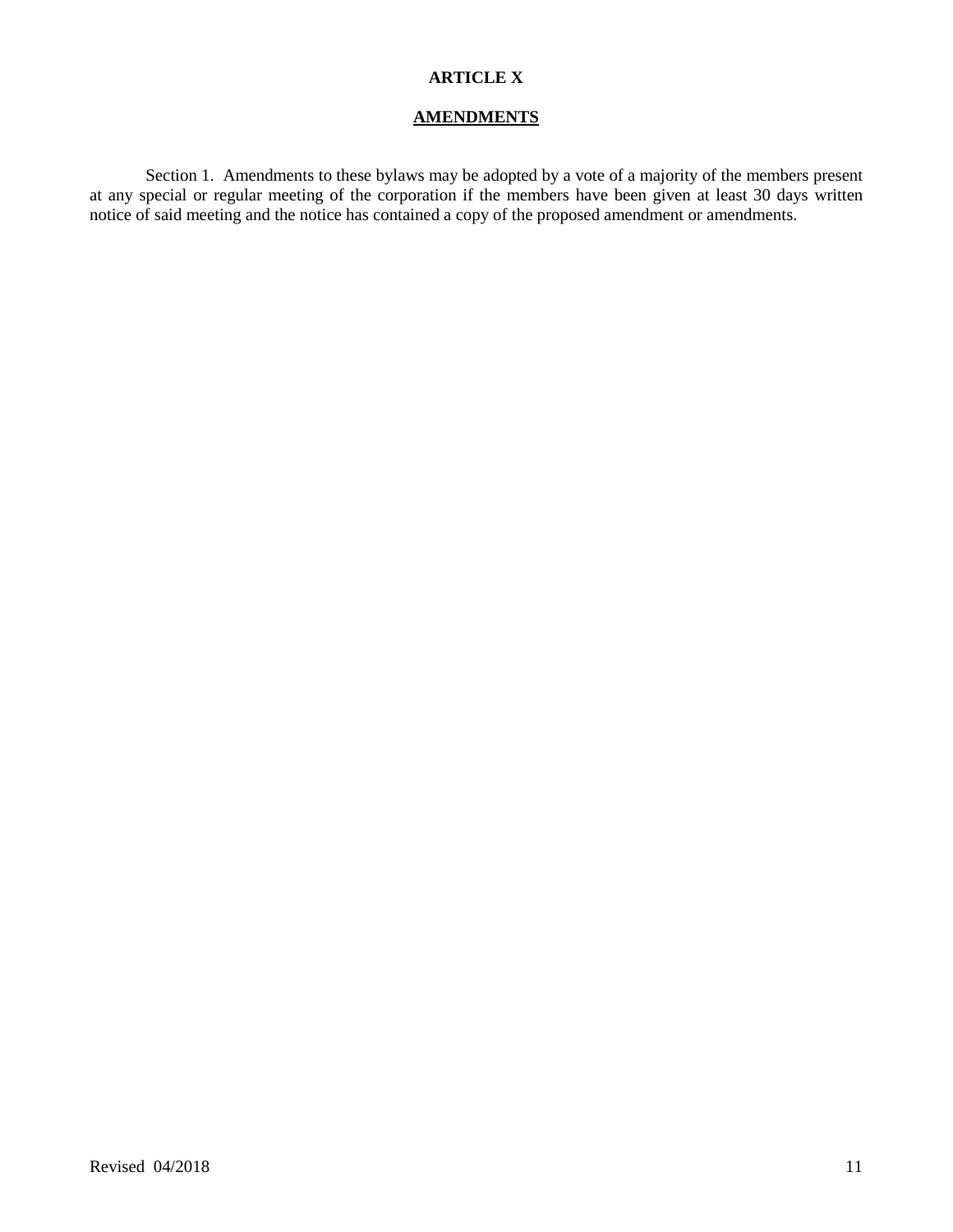# **GERMAN TOWNSHIP WATER DISTRICT, INC.**

# **WATERWORKS RULES AND REGULATIONS**

# **I. Service Application**

- A. Any bona fide occupant of a single family dwelling, or of a residential unit in an auto court, duplex, or multiple dwelling building, or any person holding property having reasonable accessibility to the Company's water supply, who is in need of having water supplied to his place of occupancy or property, may be a member of this Company by obtaining a membership certificate from the Company. Persons who receive the approval of the Board of Directors may be admitted to membership upon subscribing for a membership certificate and by signing such agreements for the purchase of water as may be provided and required by the Company, provided that no person otherwise eligible shall be permitted to subscribe for or require a membership of the Company, if the capacity of the Company's water system is exhausted by the needs of existing members. A nonrefundable Fee of \$100.00 Dollars shall be paid per membership. Only one such fee need be paid by any Members, irrespective of the number of connections he subscribed for.
- B. The Company may reject any application for membership when the applicant is delinquent in payment of bills incurred for service previously supplied at any location.
- C. On violation of any provision of these rules, bylaws or any other regulation of the Company, the Company may remove the meter and discontinue service. If the member voluntarily requests removal of his meter for a definite or indefinite period, he shall pay (1) the minimum monthly rate multiplied by the number of months the meter has been out of service up to \$100, plus a reconnection fee, before a reconnection will be made for him.
- D. The individual in whose name the membership certificate is prepared shall be responsible for all bills incurred in connection with service rendered.

# **II. Initial of Minimum Charges**

- A. Except as provided in Paragraph I.C. above, the flat minimum monthly rate, as set up in the water rate schedule for the year, will be payable irrespective of whether any water is used the by Member during any month.
- B. The flat minimum monthly rate, as set up in water rate schedule for the year, will be payable irrespective of seasonal use. If the Company is required to remove the meter at the end of seasonable use, the Company when service is restored will make a charge for such reinstallation as set in Paragraph I.C.
- C. The tap fee for each meter installation shall be set by the Board of Directors and approved by the Indiana Utility Regulatory Commission.
- D. Water furnished for a given lot or farmstead shall be used on that lot only. Each member's service or services must be separately metered at a single delivery and metering point for each connection. All commercial use, including storerooms and stalls for business purposes, shall be metered separately from any residential use, and vice versa.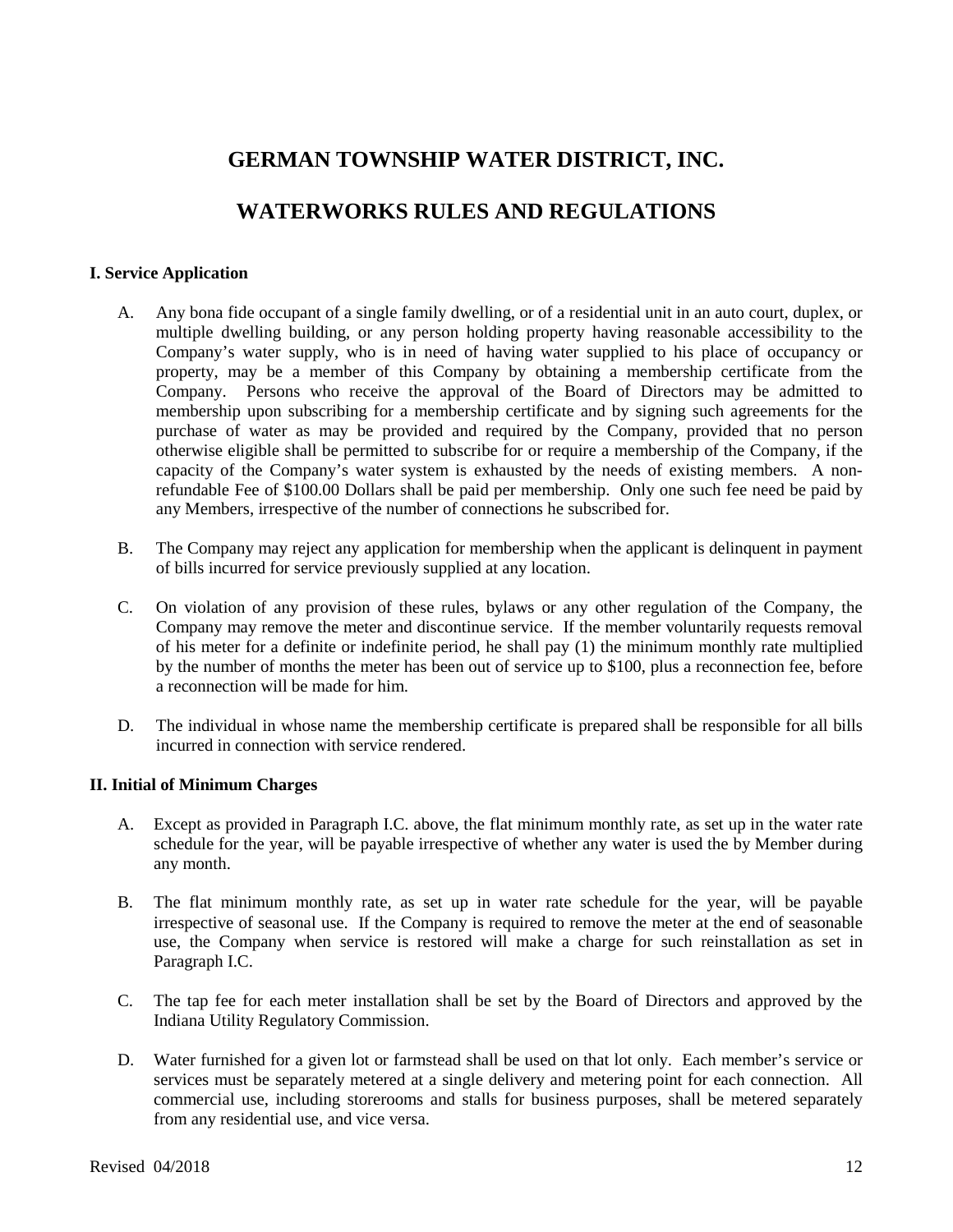E. In addition to the collection of regular rates, the Company may collect from the Member a proportionate share of any privilege, sales, or use tax or imposition, based on gross revenue received by the Company.

## **III. Company's Responsibility**

- A. The Company will install, maintain and operate a main distribution pipe line or lines from the source of water supply, and service lines from the main distribution line or lines to the property line of each Member of the Company, at which points, meters purchased, installed, owned and, maintained by the Company, shall be placed. The cost of the service line or lines from the main distribution line or lines of the Company to the property line of each Member shall be paid by the Company. The Member will be responsible for an Indiana Utility Regulatory Commission (IURC) approved tap-in fee.The Company will also purchase and install a cut-off valve in each service line from its main distribution line or lines, such cut-off valve owned and maintained by the Company, and installed on some portion of the service line owned by the Company. The Company shall have the sole and exclusive right to use such cut-off valve to turn it on and off.
- B. Each Member shall be entitled to not to exceed one (1) service line from the Company's water system, unless otherwise approved by the Board of Directors, provided that the Members shall be required to pay the prevalent tap fee for each service line. No new service line or change in an existing service line may be made which will interfere with an existing service line or the delivery of water therein. Each service line shall connect with the Company's water system at a place nearest available to that of desired use by the Member, if the Company's water system shall be of sufficient capacity to permit the delivery of water through a service line at that place without interfering with the delivery of water through a prior service line. If the Company's water system shall be inadequate to permit the delivery of water through a prior service line, then such service line shall be installed at such place as may be designated by the Company. Each Member will be required to dig or have dug a ditch, to purchase, install and maintain the service line or lines from the property line of the Member to his own dwelling (or other place of use on his premises at his own expense, provided that the Company may, if the Board of Directors so elect; purchase the pipe for and install such portion of such service line or lines at the expense of the individual Member.)

# **IV. Company's Liability**

- A. The Company does not assume the responsibility of inspecting the Member's piping or apparatus, and will not be responsible therefore.
- B. The Company reserves the right to refuse service unless the member's lines or piping are installed in such manner as to prevent cross-connections or back-flow.
- C. The Company shall not be liable for damage of any kind whatsoever resulting from water or the use of water on the Member's premises, unless such damage results directly from negligence on the part of the Company. The Company shall not be responsible for any damage done by or resulting from any defects in piping, fixtures, or appliances on the Member's premises. The Company shall not be responsible for negligence of third persons, or forces beyond the control of the Company, which may result in interruption of service.
- D. Under normal conditions, the Members will be notified of any anticipated interruptions of service.

# **V. Member's Responsibility**

A. Piping on the premises of the Member must be so installed that the connections are conveniently located to the Company lines and mains.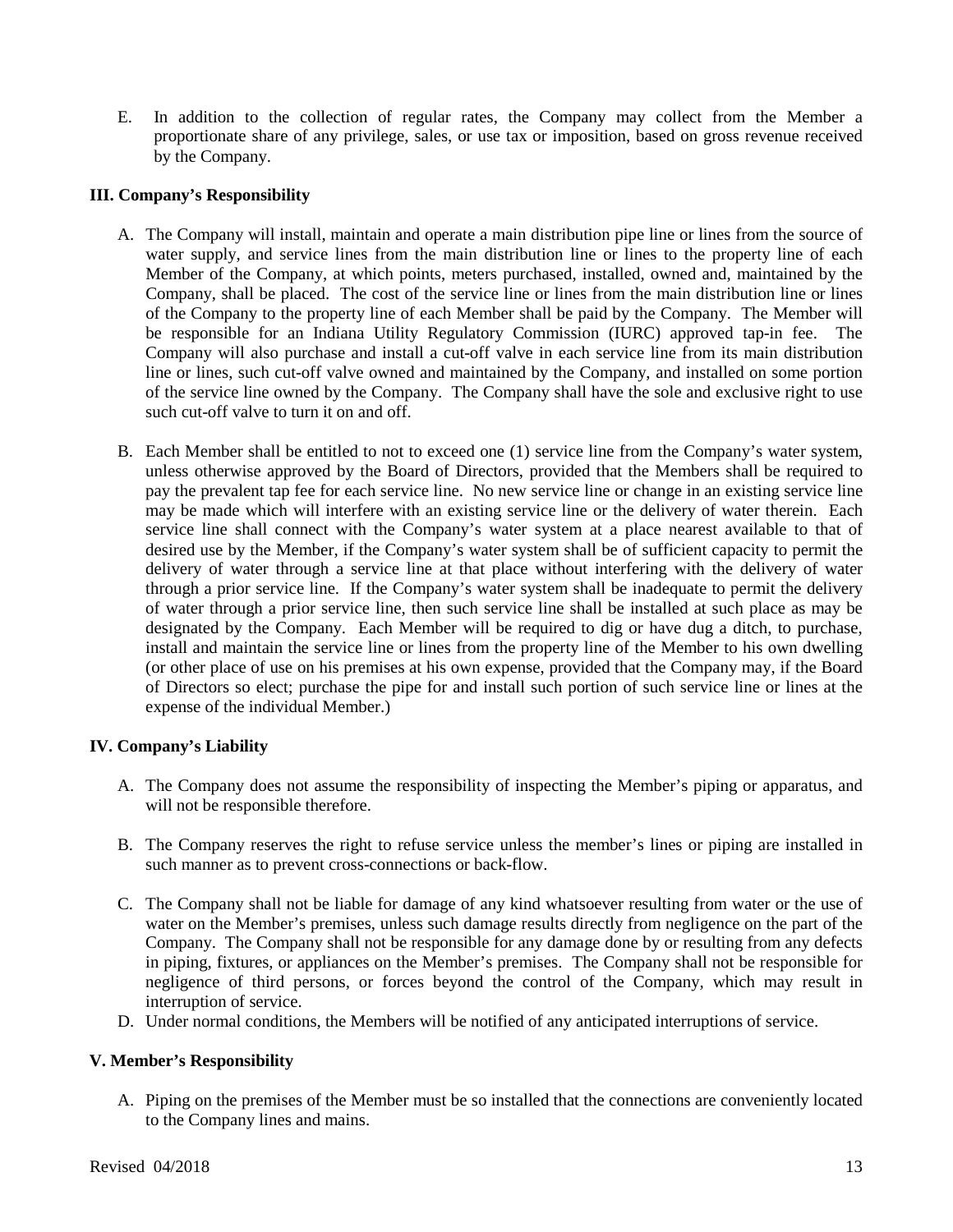- B. If the Company is called upon to provide additional meters, each place of metering will be considered as a separate and individual account.
- C. The Member shall provide a place of metering which is unobstructed and accessible at all times.
- D. The Member shall furnish and maintain a private cut-off valve on the Member's side of the meter. The Company will provide a like valve on the Company's side of such meter.
- E. The Member's piping and apparatus shall be installed and maintained by the Member, and at his expense, in a safe and efficient manner and in accordance with the Company rules and regulations and in full compliance with sanitary regulations of the Indiana Department of Environmental Management.
- F. No private system using water from a surface source (cistern, dug well, lake, pond or stream) may be physically connected in any way to plumbing carrying water from the Company's water mains.
- G. No private system using water from a drilled well or non-surface water source may be physically connected to plumbing carrying water from the Company's water mains, unless the two systems are separated by protective devices which prevent "back-flow" of water from the private system into the Company's mains, and such devices are approved by the Indiana Department of Environmental Management.
- H. The Member shall guarantee proper protection for the Company's property placed on the Member's property, and shall permit access to it only by authorized representatives of the Company.
- I. In the event of any loss or damage to the property of the Company, or any accident or injury to persons or property, is caused by or results from the negligence or wrongful act of the Member, his agent or employees, the cost of the necessary repairs or replacements shall be paid by the Member to the Company and any liability otherwise resulting shall be assumed by the Member.
- J. The amount of any such loss or damage, or the cost of repairs, shall be added to the Member's bill and, if not paid, service may be discontinued by the Company.
- K. Water furnished by the Company shall be used for domestic consumption by the Member, members of his household, and employees only. The Member shall not sell water purchased from the Company to any other person or permit any other person to use said water. Water shall not be used for irrigation, fire protection, or other purposes, except when water is available in sufficient quantity without interfering with the regular domestic consumption. Disregard for this rule shall be sufficient cause for refusal or discontinuance of service.

# **VI. Access to Member's Property**

- A. Duly authorized agents of the Company shall have access to the property of the Member at all reasonable hours for the purpose of installing or removing Company property, inspecting piping, reading and testing meters or for any other purpose in connection with the Company's service and facilities.
- B. Each Member shall grant or convey, or shall cause to be granted or conveyed to the Company a permanent easement and right of way across any property owned or controlled by the Member when such permanent easement and right of way is necessary to enable the Company to furnish service to the Member.

# **VII. Change of Occupancy**

A. The Member must give not less than one weeks notice, in person, or in writing, when service is to be discontinued or occupancy changed.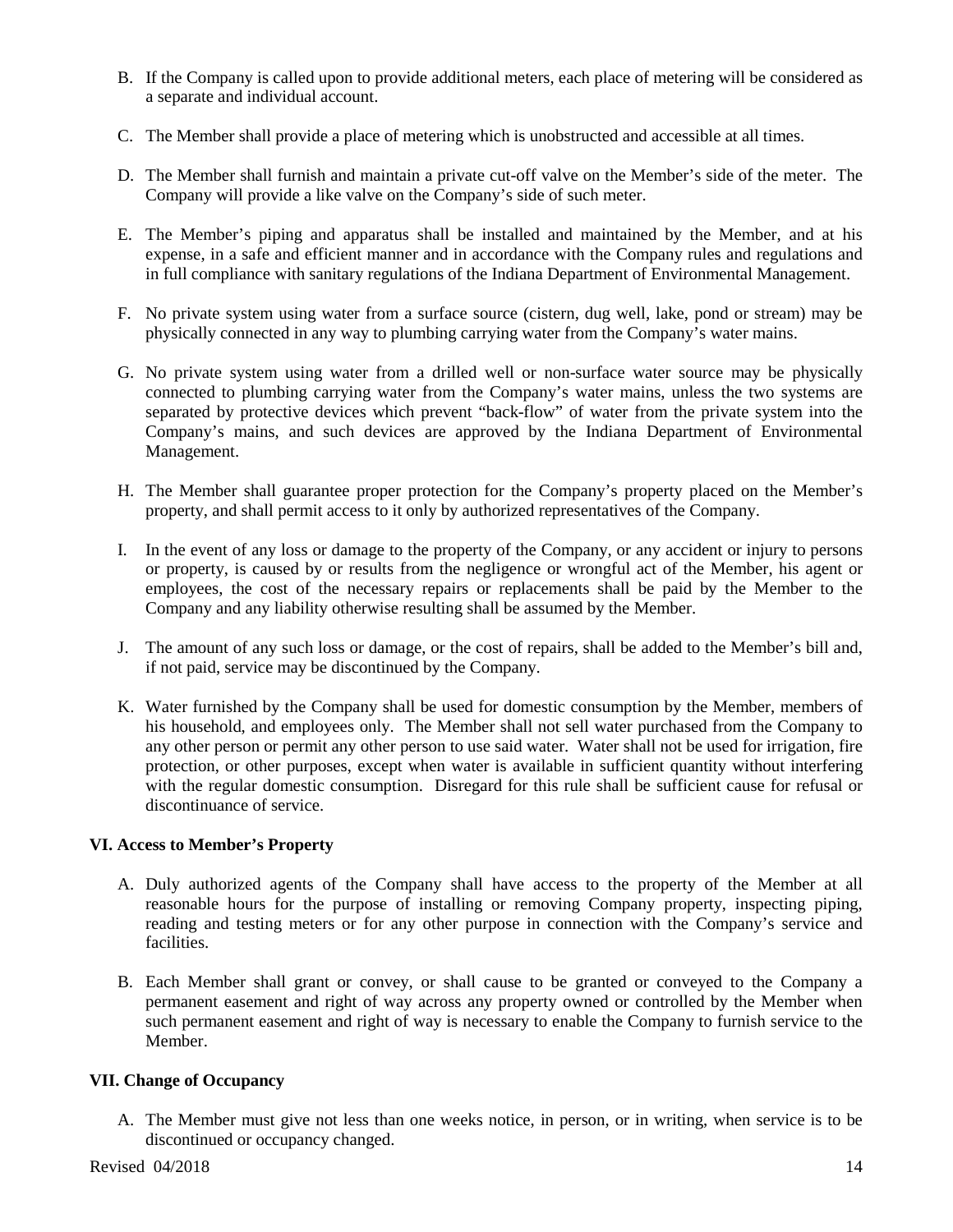- B. The outgoing party, unless a renter, shall be responsible for all water consumed up to the time of departure, or the time specified for departure, whichever period is longer. If the outgoing party is a renter, the Member (landlord) shall be ultimately responsible for any bills not paid by the renter.
- C. A charge will be made for each meter turned on or cut off, other than for change of occupancy, said charge will be established by the Board of Directors.

# **VIII. Meter Reading – Billing – Collection**

- A. Meter will be read and bills rendered monthly, but the Company reserves the right to vary the dates or length of period covered, subject to approval of the Indiana Utility Regulatory Commission.
- B. Bills for water will be figured in accordance with the Company's published rate schedule and will be based on the amount consumed for the period covered by the meter readings, except where a Member orders turn-on, the minimum bill to such Member for such period shall be equal to the minimum charge for one full month's service.
- C. Charge for service commences when a meter is installed and a connection made to the distribution line whether or not used.
- D. Reading from different meters will not be combined for billing, irrespective of the fact that said meters may be for the same or different premises, or the same or different Members, or for the same or different services.
- E. Bills are due when rendered and delinquent after seventeen (17) days; delinquent notices will be mailed to the Member seventeen (17) days after the regular monthly billing date and if payment is not made within thirty (30) days after billing date, service will be discontinued.
	- a. Non-payment within seventeen (17) days from billing date will be subject to a penalty of ten (10) percent of that part of the delinquent account which does not exceed \$3.00, plus three (3) percent of any delinquent amount in excess of \$3.00.
	- b. Non-payment within thirty (30) days from the billing date will result in the service being shut off from the Member's property.
	- c. Non-payment of ninety (90) days from the billing date will allow the corporation to terminate the membership certificate as provided for in Article II, Section 2, of these bylaws.
- F. Failure to receive bills or notices will not prevent such bills from becoming delinquent nor relieve the Member from payment.

# **IX. Suspension of Service**

- A. Upon discontinuance of service for non-payment of bills, the deposit, if any, will be applied by the Company toward settlement of the account. Any balance will be refunded to the Member, but if the deposit, if any, is not sufficient to cover the bill, the Company may proceed to collect the balance in any manner provided by law.
- B. Service discontinued for non-payment of bills will be restored only after bills are paid in full, in accordance with Paragraph I.C. herein above.
- C. The Company reserves the right to discontinue its service without notice for the following additional reasons:
	- 1. To prevent fraud or abuse.
	- 2. Consumer's willful disregard of the Company's rules
	- 3. Emergency repairs.